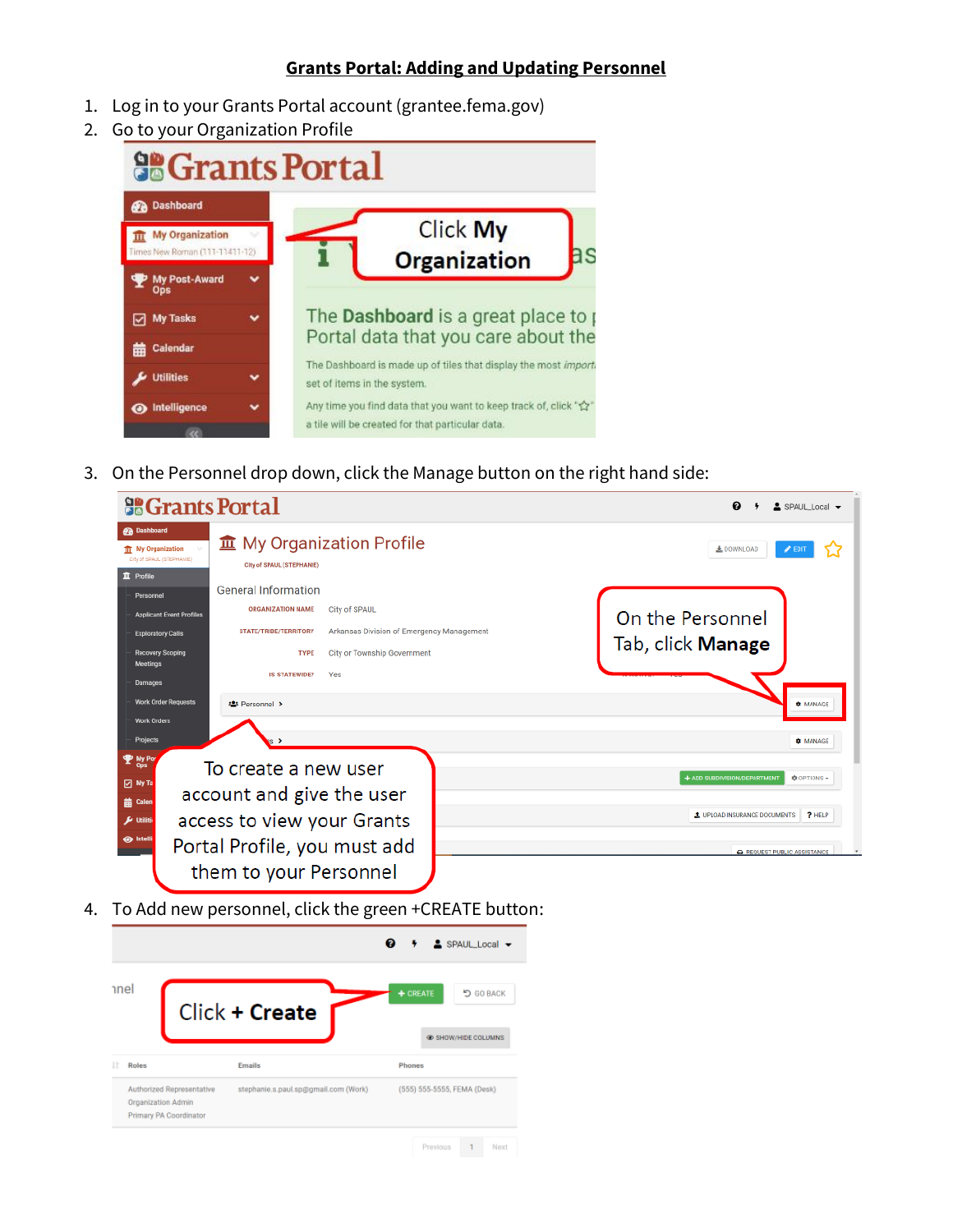5. When a pop comes up, select the type of Personnel you are adding:



6. To add a direct employee, you will need to enter their contact information, then click SAVE:

| rta          | Personnel Type             | Direct Employee           | $\boldsymbol{\Theta}$<br>SPAUL Local - |
|--------------|----------------------------|---------------------------|----------------------------------------|
|              | Organization               | City of SPAUL (STEPHANIE) |                                        |
| My           | First Name *               | Jane                      | <b>5 GO BACK</b><br>$+$ CREATE         |
| City of SP   | Last Name *                | Doe                       |                                        |
| Quick St     | Middle Initial             |                           | <b>E SHOW/HIDE COLUMNS</b>             |
|              | Title *                    | Clerk                     | Phones                                 |
| <b>INAGE</b> | <b>Contact Information</b> |                           | Enter                                  |
|              | Email *                    | janedoe@cityofspaul.gov   | Personnel                              |
| $-$ Sho      | Confirm Email *            | janedoe@cityofspaul.gov   | Information                            |
|              | Phone                      | (555) 555-4545 x          |                                        |
|              | Mobile Phone               |                           |                                        |
|              | Authentication Information |                           | <b>Click Save</b>                      |
|              | Username *                 | janedoe@cityofspaul.gov   |                                        |
|              |                            |                           |                                        |
|              |                            | <b>a</b> SAVE<br>O CANCEL |                                        |

All personnel must have a valid e-mail address in order to be added to Grants Portal. 7. After you click SAVE, you will be taken back to the Manage Personnel screen:

|                                              | <b>II</b> My Organization Profile Manage Personnel      |                              |                                 |                                     | <b>う GO BACK</b><br>CREATE       |
|----------------------------------------------|---------------------------------------------------------|------------------------------|---------------------------------|-------------------------------------|----------------------------------|
| City of SPAUL (STEPHANIE) / Manage Personnel |                                                         |                              |                                 |                                     |                                  |
| Q<br>Ouick Search                            | e                                                       |                              |                                 |                                     | <b>EXERCISE COLUMNS</b>          |
| <b>Last Name</b>                             | lk.<br><b>First Name</b><br><b>Middle Initial</b><br>m. | <b>Personnel Type</b><br>IT. | Roles                           | Emails                              | Phones                           |
| Doe<br><b>C</b> MANAGE                       | <b>Jane</b>                                             | Direct Employee              | Read-Only Access                | janedoe@cityofspaul.gov (Work)      | (555) 555-4545, Work (Desk)      |
| <b>PAUL</b><br><b>C</b> MANAGE               | <b>STEPHANIE</b>                                        | <b>Direct Employee</b>       | <b>Authorized Representativ</b> | stenhanie s naul sn@gmail com (Work | (555) 555-5555, FEMA (Desk)      |
|                                              |                                                         |                              |                                 | Personnel created                   |                                  |
| Showing 1 to 2 of 2 entries<br>10            |                                                         |                              |                                 | Successfully                        | dous<br>Next                     |
|                                              |                                                         |                              |                                 |                                     |                                  |
|                                              |                                                         |                              |                                 |                                     |                                  |
|                                              |                                                         |                              |                                 |                                     |                                  |
|                                              |                                                         |                              |                                 |                                     |                                  |
|                                              |                                                         |                              |                                 |                                     |                                  |
|                                              |                                                         |                              |                                 |                                     | The personnel record was created |
|                                              | Once an employee has been given access to Grants        |                              |                                 |                                     | successfully                     |
|                                              |                                                         |                              |                                 |                                     |                                  |
|                                              | Portal, they must also be given roles that will govern  |                              |                                 |                                     |                                  |
|                                              | what they can do in the system                          |                              |                                 |                                     |                                  |
|                                              |                                                         |                              |                                 |                                     |                                  |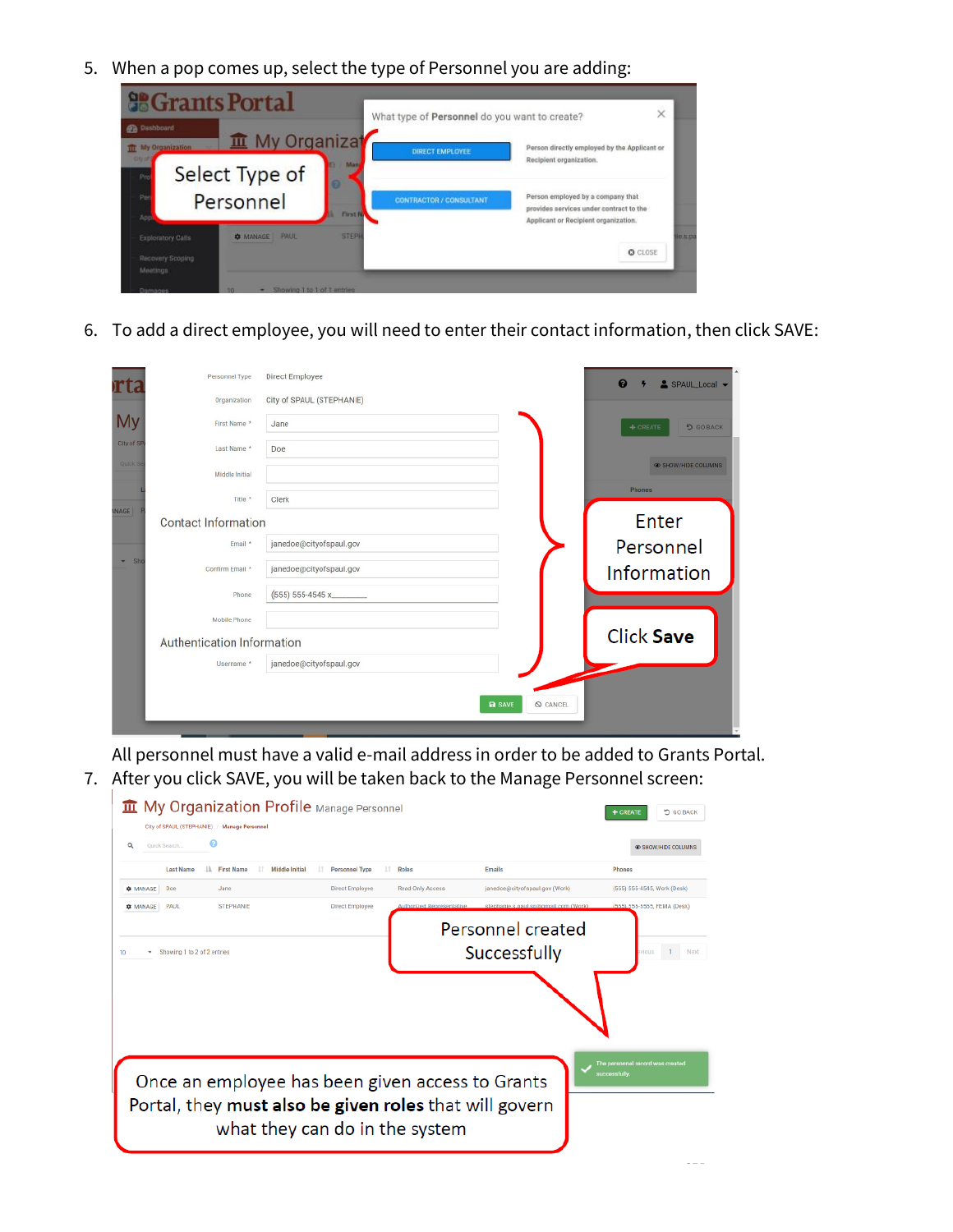- 8. New users will receive an e-mail from Grants Portal that contains their temporary password and instructions for logging in.
- 9. New users have 48 hours to log in to the system and update their temporary password.
- 10. To edit existing personnel, or assign roles, you will need to click the MANAGE icon to the left of the person's name: initial



11. To assign roles in Grants Portal, click the Roles drop down:

| <b>2</b> Personnel Details<br>City of SPAUL (STEPHANIE) / Doe, Jane |                        |                                                    | り GO BACK<br>$\mathscr{P}$ EDIT<br><b>M</b> RE-SEND INVITE |  |  |  |  |  |
|---------------------------------------------------------------------|------------------------|----------------------------------------------------|------------------------------------------------------------|--|--|--|--|--|
| <b>General Information</b>                                          |                        | User Information                                   |                                                            |  |  |  |  |  |
| <b>NAME</b>                                                         | Doe, Jane              | <b>USERNAME</b>                                    | janedoe@cityofspaul.gov<br>EDIT                            |  |  |  |  |  |
| <b>TITLE</b>                                                        | Clerk                  | <b>ACCOUNT STATUS</b>                              | Active                                                     |  |  |  |  |  |
| <b>PERSONNEL TYPE</b>                                               | <b>Direct Employee</b> | <b>ACCOUNT LOCKED?</b>                             | No                                                         |  |  |  |  |  |
| <b>ORG PERSONNEL STATUS</b>                                         | Active                 | <b>LAST LOGIN</b>                                  | $\sim$                                                     |  |  |  |  |  |
|                                                                     |                        | <b>PASSWORD LAST SET</b>                           | <b>SEND TEMPORARY PASSWORD</b><br>2/16/2021 11:43 am       |  |  |  |  |  |
|                                                                     |                        | <b>SECURITY QUESTION</b><br><b>RESET REQUIRED?</b> | <b>REQUIRE SECURITY QUESTION RESET</b><br>No               |  |  |  |  |  |
| Contact Info >                                                      |                        |                                                    | <b>C</b> MANAGE                                            |  |  |  |  |  |
| <b>Click Roles</b><br># Roles >                                     |                        |                                                    |                                                            |  |  |  |  |  |
| A Notification Subscriptions >                                      |                        |                                                    |                                                            |  |  |  |  |  |

12. Then click the MANAGE icon on the left-hand side of the Roles drop down:

| lick to toggle the Roles section<br>· Roles ▼  |    |                 |    |                         |                 |
|------------------------------------------------|----|-----------------|----|-------------------------|-----------------|
| System Roles >                                 |    |                 |    | Click                   |                 |
| Organization Roles City of SPAUL (STEPHANIE) v |    |                 |    | <b>Manage</b>           | <b>C</b> MANAGE |
|                                                | 1k | Assigned By     | 1t | Assigned On             |                 |
| Role                                           |    |                 |    |                         |                 |
| Read-Only Access                               |    | PAUL, STEPHANIE |    | 02/16/2021 11:43 AM EST |                 |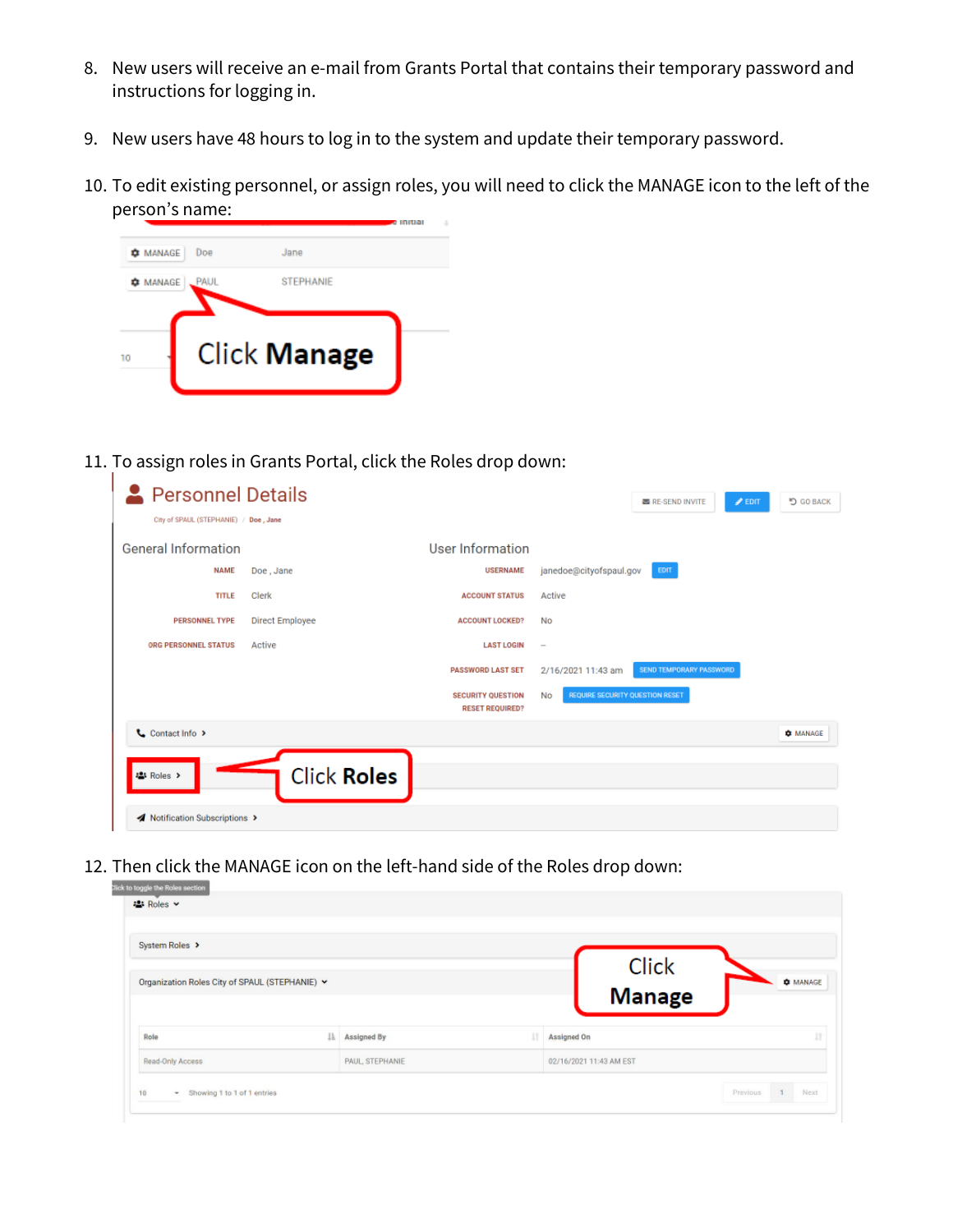13. All personnel are granted Read Only access as a default role. To give personnel access and permission to make changes to your organization, you must select their roles:



Once you've checked the boxes next to the roles you want to assign, click the green SAVE icon at the bottom right of the screen.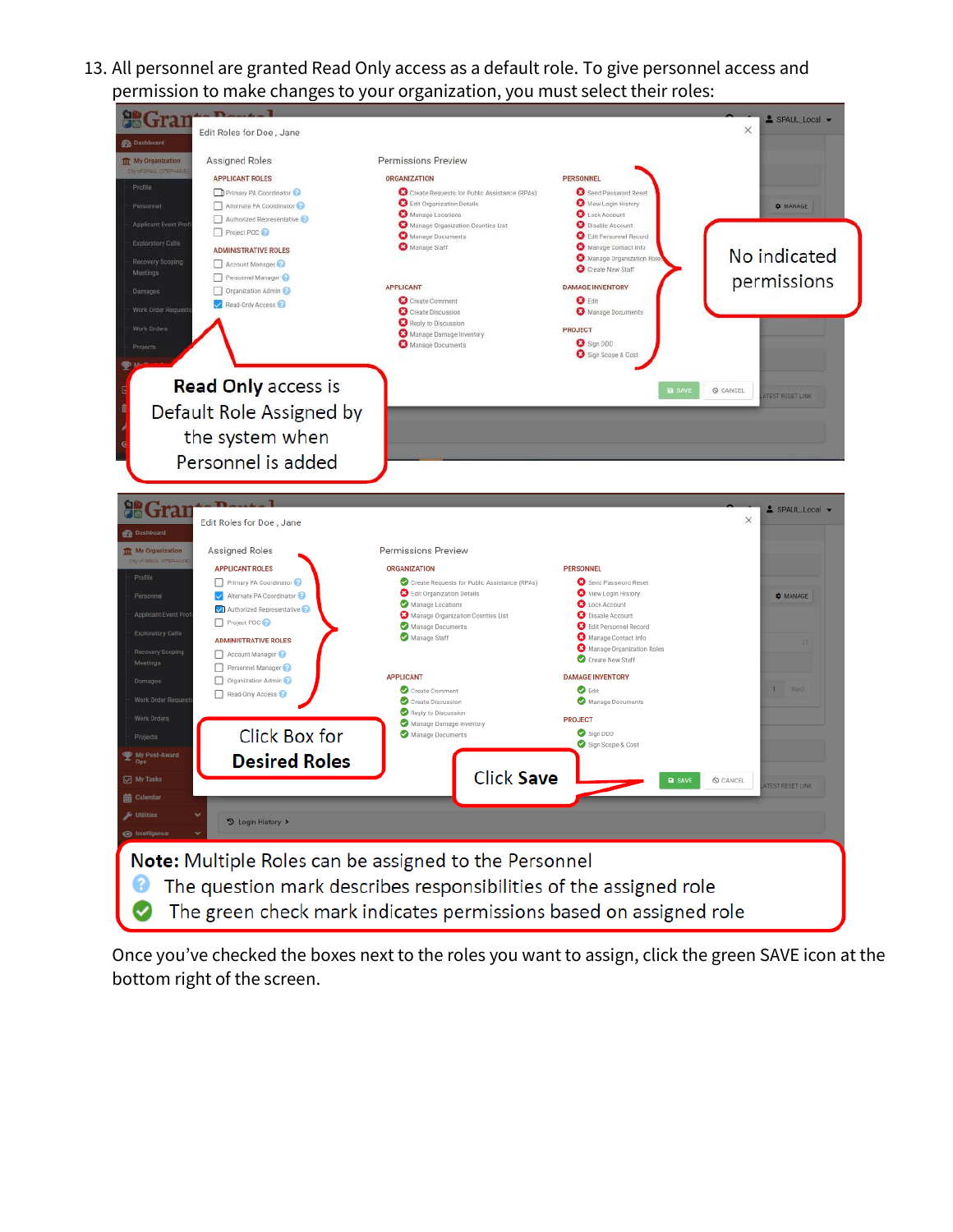14. You will be taken back to the Personnel profile screen and should see the roles you just assigned under that person's roles:

| н | Assigned On             | <b>Q</b> MANAGE                                                |
|---|-------------------------|----------------------------------------------------------------|
|   |                         |                                                                |
|   |                         |                                                                |
|   |                         | Ш                                                              |
|   | 02/16/2021 11:46 AM EST |                                                                |
|   | 02/16/2021 11:46 AM EST |                                                                |
|   |                         | Previous 1 Next                                                |
|   |                         |                                                                |
|   |                         |                                                                |
|   |                         | A CONSULTER DOCTTON                                            |
|   |                         | The assigned roles for this user were<br>updated successfully. |
|   |                         |                                                                |

15. You can also edit existing personnel's information by clicking the MANAGE icon next to their name on the Personnel tab:



16. Then click the blue EDIT button on the upper right side of the screen:

| <b>Personnel Details</b><br>City of SPAUL (STEPHANIE) / Doe, Jane |                 |                                                    | <b>D</b> GO BACK<br>$\mathscr{P}$ EDIT<br><b>ES RE-SEND INVITE</b> |
|-------------------------------------------------------------------|-----------------|----------------------------------------------------|--------------------------------------------------------------------|
| <b>General Information</b><br><b>NAME</b>                         | Doe, Jane       | User Information<br><b>USERNAME</b>                | <b>Click EDIT</b><br>janedoe@cityofspaul.gov                       |
| <b>TITLE</b>                                                      | Clerk           | <b>ACCOUNT STATUS</b>                              | Active                                                             |
| <b>PERSONNEL TYPE</b>                                             | Direct Employee | <b>ACCOUNT LOCKED?</b>                             | No                                                                 |
| ORG PERSONNEL STATUS                                              | Active          | <b>LAST LOGIN</b>                                  | $\sim$                                                             |
|                                                                   |                 | <b>PASSWORD LAST SET</b>                           | <b>SEND TEMPORARY PASSWORD</b><br>2/16/2021 11:43 am               |
|                                                                   |                 | <b>SECURITY QUESTION</b><br><b>RESET REQUIRED?</b> | <b>REQUIRE SECURITY QUESTION RESET</b><br>No                       |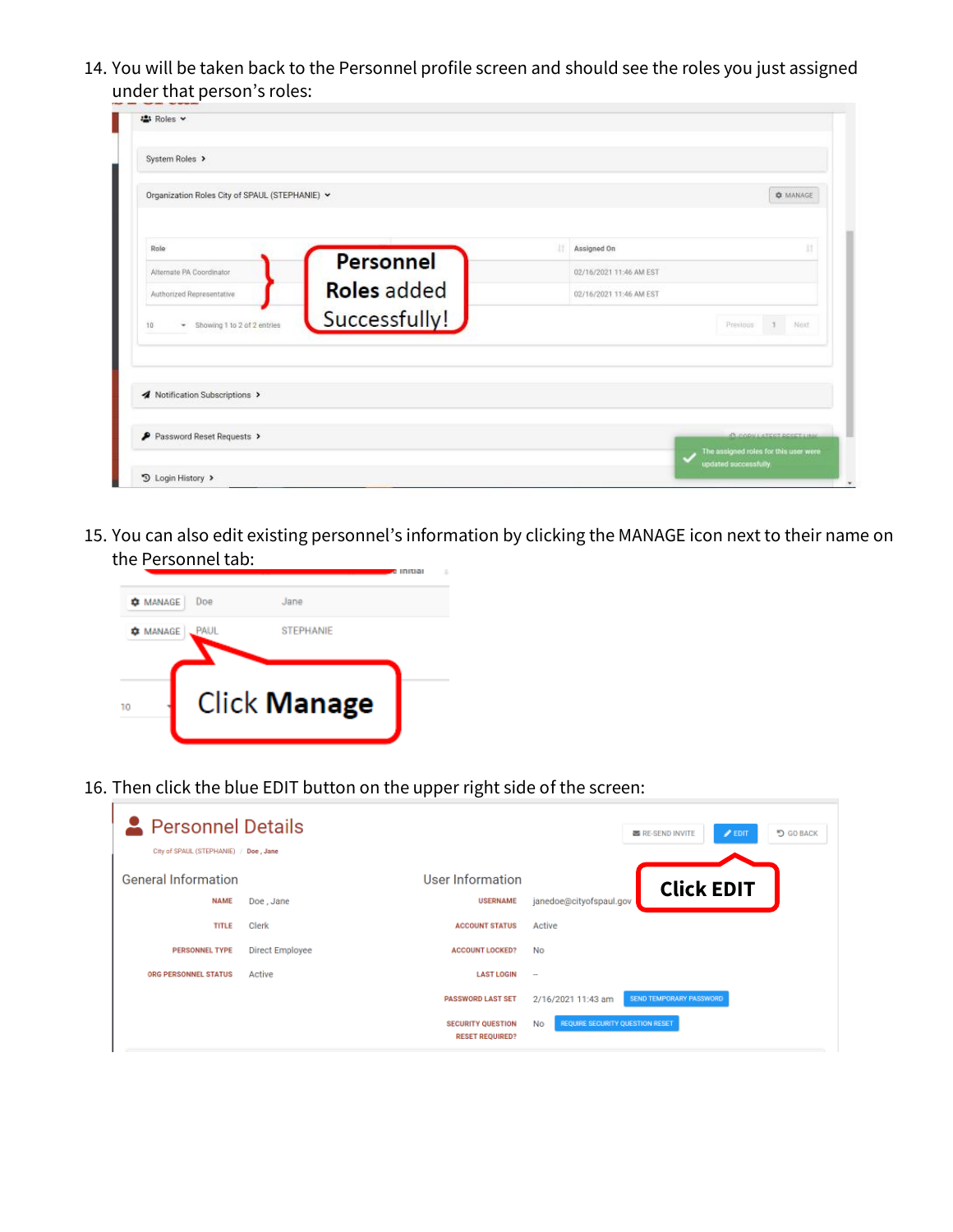17. On the next screen you can edit the person's Name, Title and Status: For personnel who are no longer with your organization, click the Org Personnel Status drop down and select Removed:

| <b>General Information</b> |                        | <b>Click SAVE</b> |
|----------------------------|------------------------|-------------------|
| Personnel Type *           | <b>Direct Employee</b> | <b>CHANGES</b>    |
| First Name *               | Amanda                 |                   |
| Last Name *                | <b>VanderPlaats</b>    |                   |
| <b>Middle Initial</b>      |                        |                   |
| Title *                    | <b>PA Coordinator</b>  |                   |
| Org Personnel Status *     | Active                 |                   |
|                            | Active                 |                   |
|                            | Removed                |                   |

18. To change e-mail address and phone numbers, go to the Personnel Details page and click the MANAGE icon to the right of the Contact Info drop down:

| Personnel Details<br>City of SPAUL (STEPHANIE) / Doe, Jane |                 |                                                    |                            | <b>M</b> RE-SEND INVITE | $\mathscr{P}$ EDIT | り GO BACK       |
|------------------------------------------------------------|-----------------|----------------------------------------------------|----------------------------|-------------------------|--------------------|-----------------|
| <b>General Information</b>                                 |                 | User Information                                   |                            |                         |                    |                 |
| <b>NAME</b>                                                | Doe, Jane       | <b>USERNAME</b>                                    | janedoe@cityofspaul.gov    | EDIT                    |                    |                 |
| <b>TITLE</b>                                               | Clerk           | <b>ACCOUNT STATUS</b>                              | Active                     |                         |                    |                 |
| <b>PERSONNEL TYPE</b>                                      | Direct Employee | <b>ACCOUNT LOCKED?</b>                             | No                         |                         |                    |                 |
| <b>ORG PERSONNEL STATUS</b>                                | Active          | <b>LAST LOGIN</b>                                  | $\sim$                     |                         |                    |                 |
|                                                            |                 | <b>PASSWORD LAST SET</b>                           | 2/16/2021 11:43 am         |                         |                    |                 |
|                                                            |                 | <b>SECURITY QUESTION</b><br><b>RESET REQUIRED?</b> | <b>REQUIRE SECUI</b><br>No | <b>Click</b>            |                    |                 |
| Contact Info >                                             |                 |                                                    |                            | <b>MANAGE</b>           |                    | <b>C</b> MANAGE |